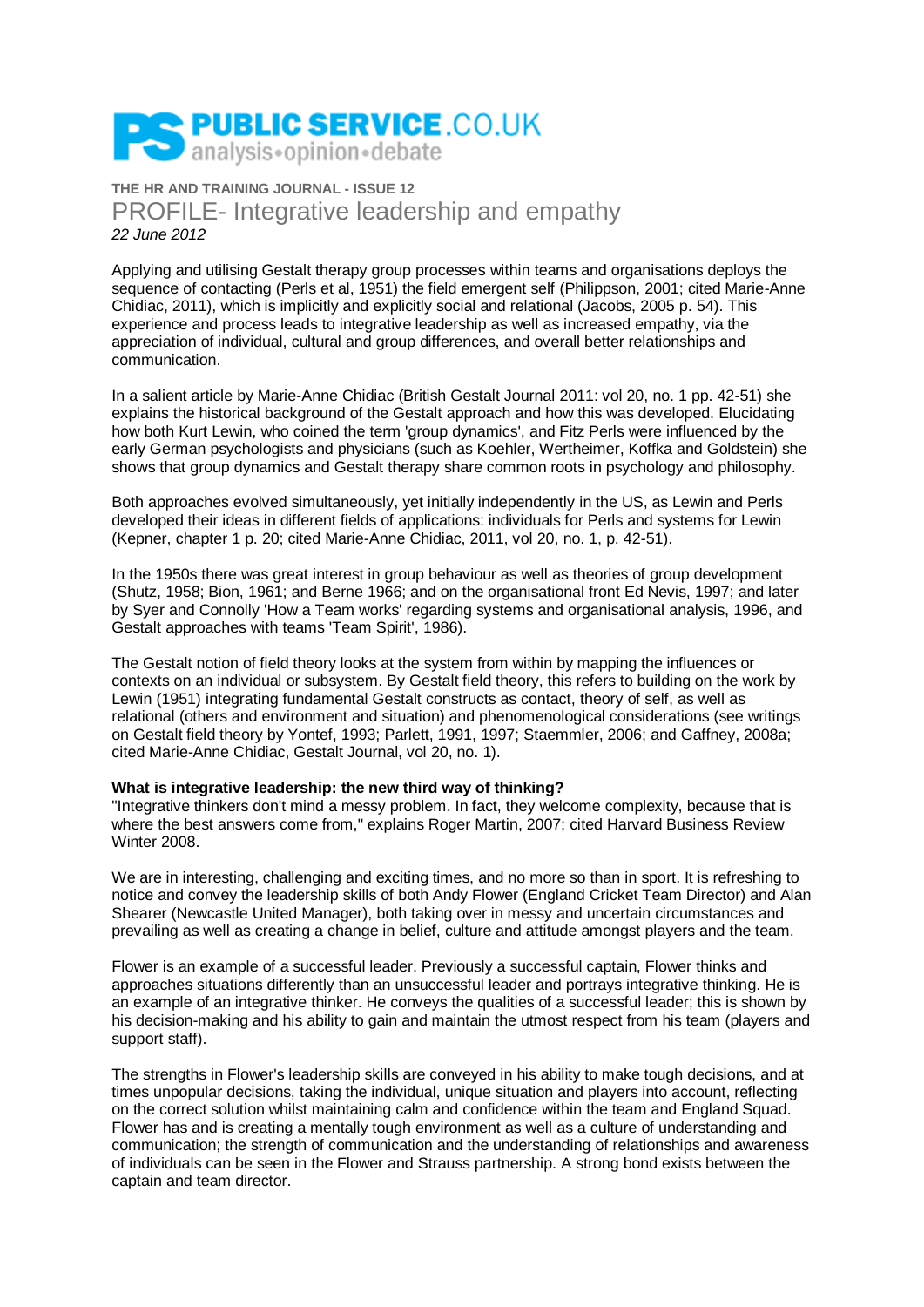What this means is that Andy Flower can hold two opposing ideas in his mind at once and at the same time (Martin, 2007). Therefore, rather than deciding or choosing A or B, Flower forges and creates an innovative 'third way' of thinking that contains elements of each and further develops and improves on them. Both Flower and Shearer convey and exhibit the ability of the new 'habit of thought', creating new solutions 'the power of simultaneous vision from different standpoints' (Martin, 2007) in difficult and challenging environments and unstable cultures.

Flower is creating new habits and behaviours in the players and within the team by enabling and instilling belief and allowing the players to be themselves, as well as creating a sense of unity and collective belief within the team. Recognising individual strengths and listening to individual player needs as Flower did, when requested by Bopara to have specific practice and to address his own individual needs; this affected the overall team performance in a positive way.

Shearer, by choosing and enabling his subs to come on and play a vital role, secured a victory against Middlesbrough, encouraging a winning mentality and collective belief. Making perceived risky decisions, he can again be viewed as an integrative thinker and successful leader; under pressure Shearer viewed the problem as a whole, examined how the parts fit together and how decisions affect one another and then creatively resolved the tension and deadlock by generating innovative, some may suggest risky, substitutions. However, the creative way of thinking by Shearer and the new 'third way of thinking' enabled and instilled belief in the team which enabled Newcastle to win a key relegation battle.

The same integrative and 'third way of thinking' can be said of Flower who has made some innovative, brave, decisions in playing Onions and Bopara, which was and is indeed a masterstroke as is the selection of Napier and Foster for the 20/20. The leadership of Flower is refreshing whereby he is creating a culture within the team to believe in themselves, each other and to develop accountability, responsibility, honesty and a winning mentality – by recognising magnificent performances and utilising his integrative thinking. Indeed this is a time whereby English cricket is experiencing a truly remarkable and humbling leader.

The integrative leader conveys and understands empathy, applies empathetic listening, questioning and behaviours so that there is a better understanding of self, others and the group team as 'a whole', as well as the organisation itself.

Finally, research findings from evolutionary biology, psychology, sociology, political science and experimental economics (The Unselfish Gene; HBR, Yochai Benkler, July/August 2011) suggest that instead of using controls or carrots and sticks to motivate people, companies and organisations should use systems that rely on engagement and a sense of common purpose. According to Benkler (2011), several levers can assist executives and employees in building cooperative systems and allow more effective leadership to occur – by encouraging communication, honesty, ensuring authentic framing, fostering empathy and solidarity, guaranteeing fairness and morality, and using rewards and punishments that appeal to intrinsic motivations, relying on reputation and reciprocity as well as ensuring flexibility and meaning.

This is in line with Gaffney's (2006a) proposal of group development in what he describes as the 'existential dilemma' and what Fairfield (2004) on the other hand refers to first for the need to create 'dialogic conditions' to increase the potential for group growth (p. 347; cited from Marie Anne Chidiac, British Gestalt Journal, Vol 20, no. 1 p. 45).

Therefore, the integrative leader can allow and create the 'creative adjustment' (Marie Anne Chidiac, 2011; cited Fairfield 2004) required for group growth, as well as foster individual uniqueness and creativity whilst sustaining team cohesiveness, thus, ultimately being an effective leader.

## **References**

Benkler Yochai (2011), The Unselfish Gene, Harvard Business Review. HBR. Org. July/August 2011, pp. 77-93

Chidiac Marie-Anne (2011), To infinity and beyond…. The hot seat: musings on twenty-eight years of changes in the Gestalt approach to groups, British Gestalt Journal, Vol 20, no.1, 42-51 Fairfield M (2004), Gestalt Groups Revisited: A Phenomenological Approach, Gestalt Review, 8, 3,